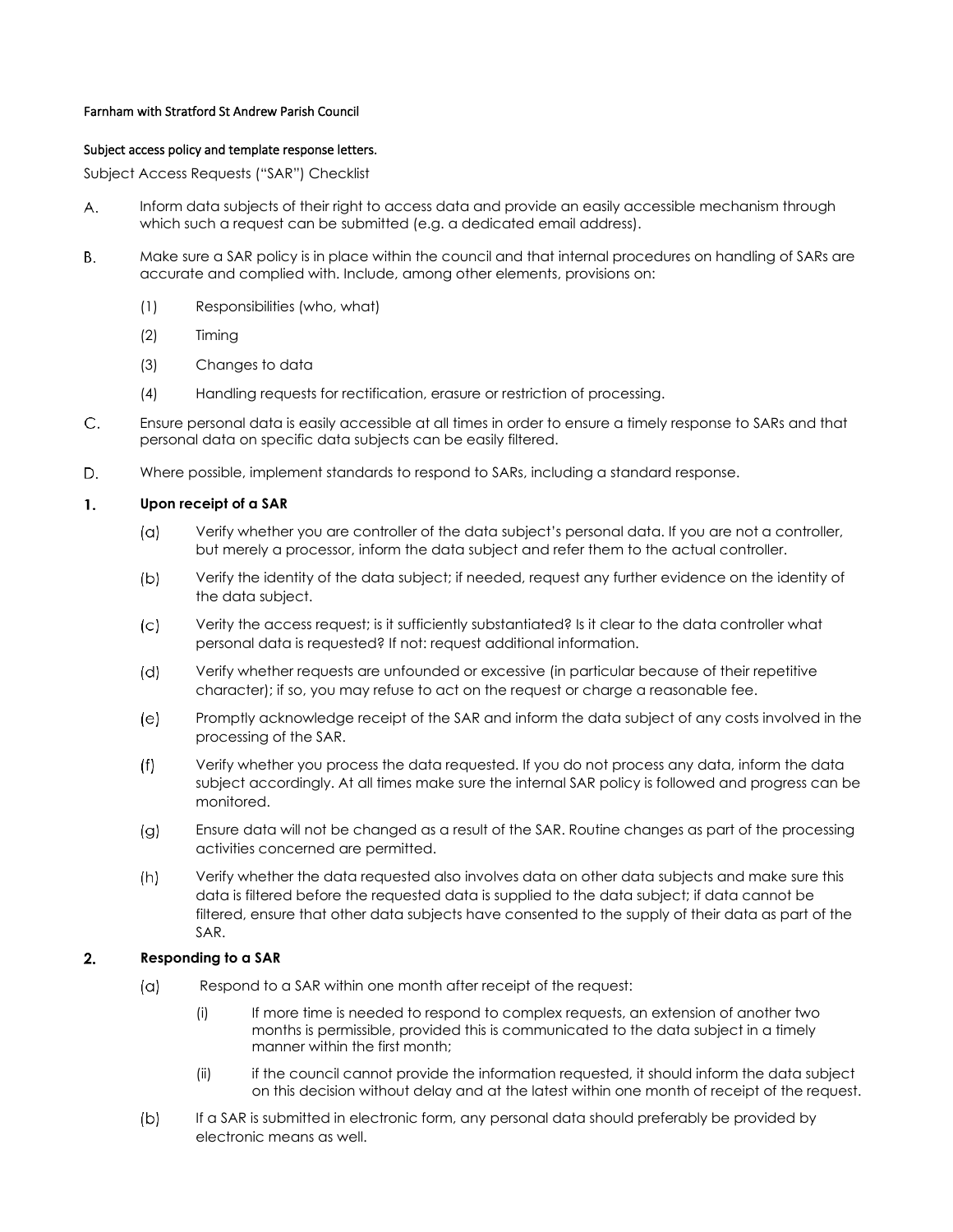- $(c)$ If data on the data subject is processed, make sure to include as a minimum the following information in the SAR response:
	- (i) the purposes of the processing;
	- (ii) the categories of personal data concerned;
	- (iii) the recipients or categories of recipients to whom personal data has been or will be disclosed, in particular in third countries or international organisations, including any appropriate safeguards for transfer of data, such as Binding Corporate Rules<sup>1</sup> or EU model clauses<sup>2</sup> ;
	- (iv) where possible, the envisaged period for which personal data will be stored, or, if not possible, the criteria used to determine that period;
	- (v) the existence of the right to request rectification or erasure of personal data or restriction of processing of personal data concerning the data subject or to object to such processing;
	- (vi) the right to lodge a complaint with the Information Commissioners Office ("ICO");
	- (vii) if the data has not been collected from the data subject: the source of such data;
	- (viii) the existence of any automated decision-making, including profiling and any meaningful information about the logic involved, as well as the significance and the envisaged consequences of such processing for the data subject.
- $(d)$ Provide a copy of the personal data undergoing processing.

<sup>&</sup>lt;sup>1</sup> "Binding Corporate Rules" is a global data protection policy covering the international transfer pf personal data out of the European Union. It requires approval of a data protection regulator in the European Union. In most cases this will be the relevant regulator where an organisations head quarters is located. In the UK, the relevant regulator is the Information Commissioner's Office.

<sup>&</sup>lt;sup>2</sup> "EU model clauses" are clauses approved by the European Union which govern the international transfer of personal data. The clauses can be between two data controllers or a data controller and a data processor.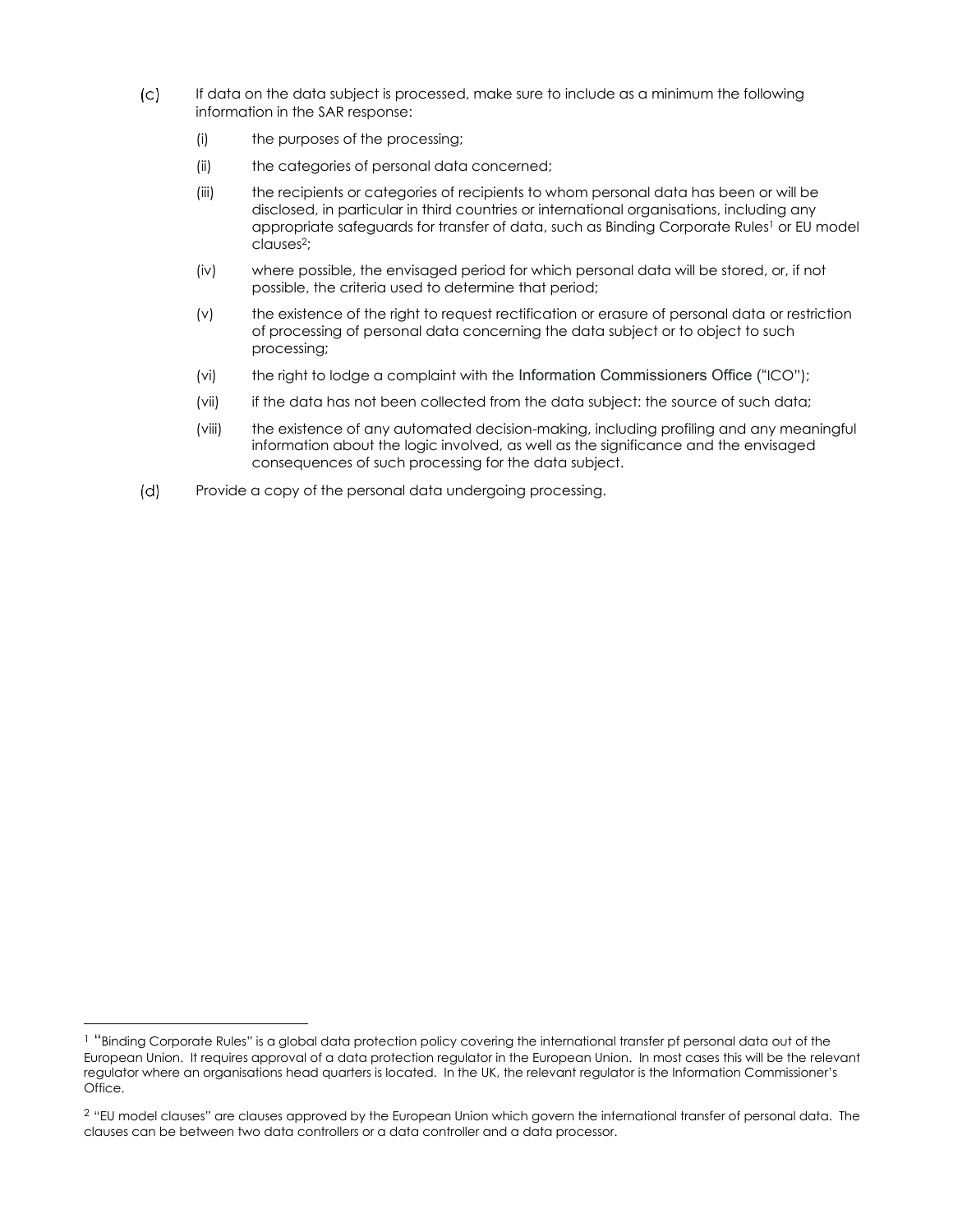## **Subject Access Requests Policy**

# **What must I do?**

- 1. *MUST*: On receipt of a subject access request you must **forward** it immediately to the clerk
- 2. *MUST*: We must correctly **identify** whether a request has been made under the Data Protection legislation
- 3. *MUST*: A member of staff, and as appropriate, councillor, who receives a request to locate and supply personal data relating to a SAR must make a full exhaustive **search** of the records to which they have access.
- 4. *MUST*: All the personal data that has been requested must be **provided** unless an exemption can be applied.
- 5. *MUST*: We must **respond** within one calendar month after accepting the request as valid.
- 6. *MUST*: Subject Access Requests must be undertaken **free of charge** to the requestor unless the legislation permits reasonable fees to be charged.
- 7. *MUST*: Councillors and managers must ensure that the staff they manage are **aware** of and follow this guidance.
- 8. *MUST*: Where a requestor is not satisfied with a response to a SAR, the council must manage this as a **complaint**.

## **How must I do it?**

- 1. Notify the clerk upon receipt of a request.
- 2. We must ensure a request has been received in writing where a data subject is asking for sufficiently welldefined personal data held by the council relating to the data subject. You should clarify with the requestor what personal data they need. They must supply their address and valid evidence to prove their identity. The council accepts the following forms of identification (\* These documents must be dated in the past 12 months, +These documents must be dated in the past 3 months):
	- Current UK/EEA Passport
	- UK Photocard Driving Licence (Full or Provisional)
	- Firearms Licence / Shotgun Certificate
	- **EEA National Identity Card**
	- Full UK Paper Driving Licence
	- State Benefits Entitlement Document\*
	- State Pension Entitlement Document\*
	- HMRC Tax Credit Document\*
	- Local Authority Benefit Document\*
	- State/Local Authority Educational Grant Document\*
	- HMRC Tax Notification Document
	- Disabled Driver's Pass
	- Financial Statement issued by bank, building society or credit card company+
	- Judiciary Document such as a Notice of Hearing, Summons or Court Order
	- Utility bill for supply of gas, electric, water or telephone landline+
	- Most recent Mortgage Statement
	- Most recent council Tax Bill/Demand or Statement
	- Tenancy Agreement
	- Building Society Passbook which shows a transaction in the last 3 months and your address
- 3. Depending on the degree to which personal data is organised and structured, you will need to search emails (including archived emails and those that have been deleted but are still recoverable), Word documents, spreadsheets, databases, systems, removable media (for example, memory sticks, floppy disks, CDs), tape recordings, paper records in relevant filing systems etc. which your area is responsible for or owns.
- 4. You must not withhold personal data because you believe it will be misunderstood; instead, you should provide an explanation with the personal data. You must provide the personal data in an "intelligible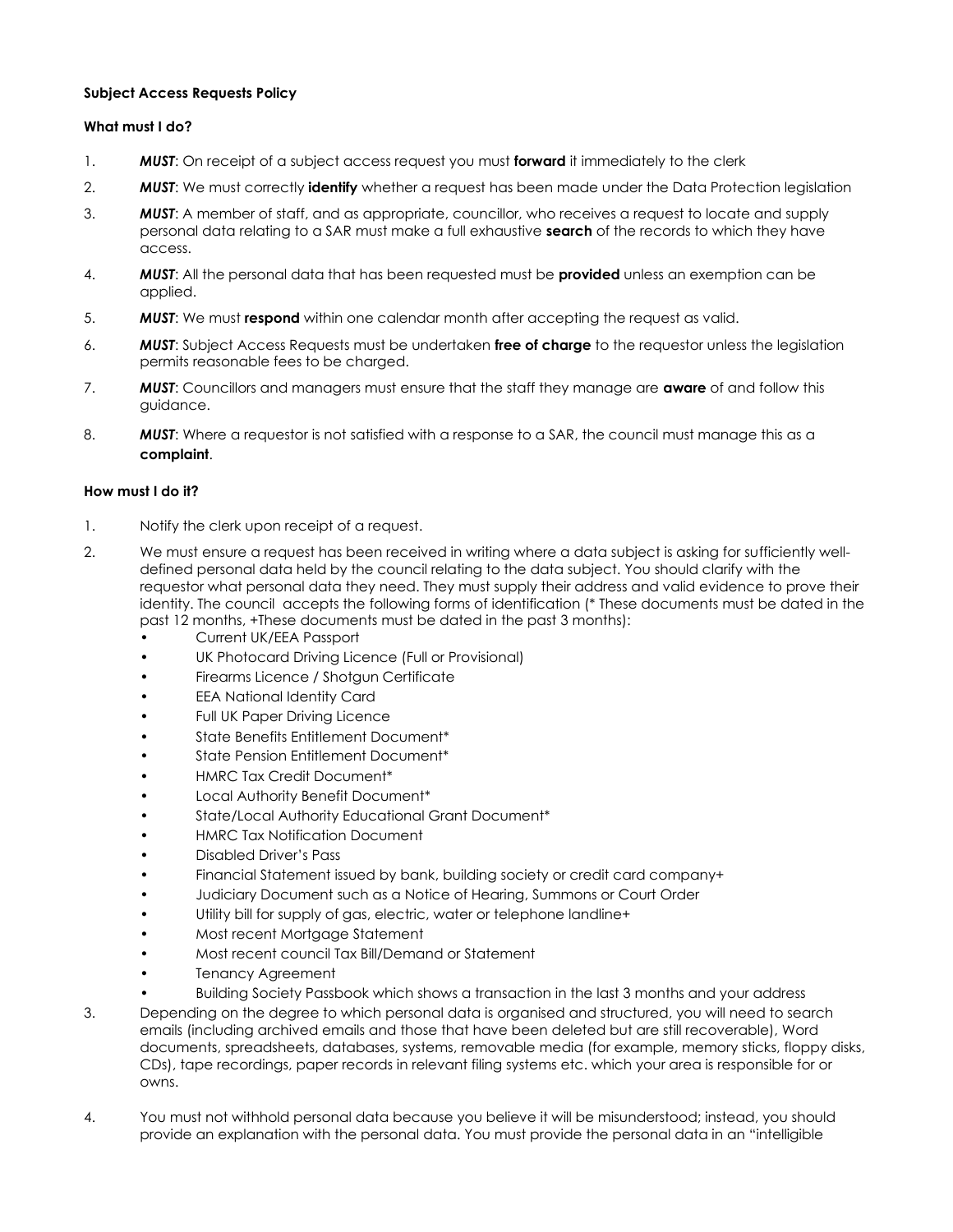form", which includes giving an explanation of any codes, acronyms and complex terms. The personal data must be supplied in a permanent form except where the person agrees or where it is impossible or would involve undue effort. You may be able to agree with the requester that they will view the personal data on screen or inspect files on our premises. You must redact any exempt personal data from the released documents and explain why that personal data is being withheld.

- 5. Make this clear on forms and on the council website
- 6. You should do this through the use of induction, my performance and training, as well as through establishing and maintaining appropriate day to day working practices.
- 7. A database is maintained allowing the council to report on the volume of requests and compliance against the statutory timescale.
- 8. When responding to a complaint, we must advise the requestor that they may complain to the Information Commissioners Office ("ICO") if they remain unhappy with the outcome.
- Ε. Sample letters

#### $\mathbf{1}$ . **All letters must include the following information:**

- $(a)$ the purposes of the processing;
- $(b)$ the categories of personal data concerned;
- $(c)$ the recipients or categories of recipients to whom personal data has been or will be disclosed, in particular in third countries or international organisations, including any appropriate safeguards for transfer of data, such as Binding Corporate Rules<sup>3</sup> or EU model clauses<sup>4</sup>;
- $(d)$ where possible, the envisaged period for which personal data will be stored, or, if not possible, the criteria used to determine that period;
- the existence of the right to request rectification or erasure of personal data or restriction of  $(e)$ processing of personal data concerning the data subject or to object to such processing;
- $(f)$ the right to lodge a complaint with the Information Commissioners Office ("ICO");
- $(q)$ if the data has not been collected from the data subject: the source of such data;
- $(h)$ the existence of any automated decision-making, including profiling and any meaningful information about the logic involved, as well as the significance and the envisaged consequences of such processing for the data subject.

#### $2.$ **Replying to a subject access request providing the requested personal data**

"[Name] [Address]

[Date]

Dear [Name of data subject]

# **Data Protection subject access request**

Thank you for your letter of *[date]* making a data subject access request for *[subject]*. We are pleased to enclose the personal data yourequested.

Include 1(a) to (h) above.

<sup>3</sup> "Binding Corporate Rules" is a global data protection policy covering the international transfer of personal data out of the European Union. It requires approval of a data protection regulator in the European Union. In most cases this will be the relevant regulator where an organisations head quarters is located. In the UK, the relevant regulator is the Information Commissioner's Office.

<sup>4</sup> "EU model clauses" are clauses approved by the European Union which govern the international transfer of personal data. The clauses can be between two data controllers or a data controller and a data processor.